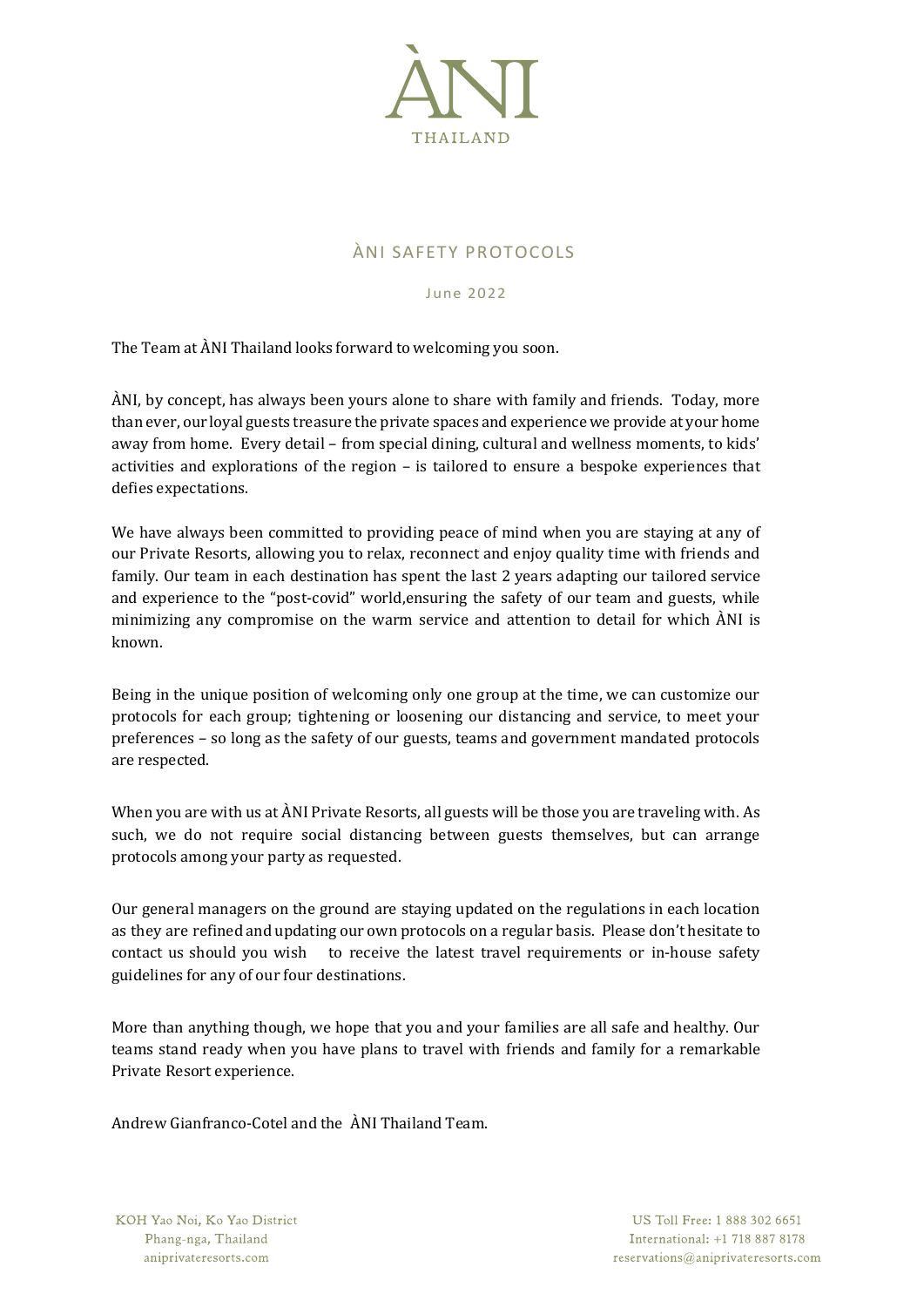

# THAILAND PASS

## **PRE-ARRIVAL REQUIREMENTS FOR VACCINATED GUESTS**

The Team at ÀNI Private Resorts offers assistance with Thailand Pass application:

- − Thailand Pass
- − Covid travel insurance with the coverage of US\$10,000 (fee applicable)

Guests will be asked to provide:

- − Acertificate of COVID-19full vaccination (2 vaccines)/recovery
- − ÀNI kindly requests guest provide confirmed airline tickets 10 working days before departure to ensure registration of the Thailand Pass for each guest

## **PRE-ARRIVAL REQUIREMENTS FOR UNVACCINATED GUESTS**

The Team at ÀNI Private Resorts offers assistance with Thailand Pass application:

- − Thailand Pass
- − Covid travel insurance with the coverage of US\$10,000 (fee applicable)

Guests will be asked to provide:

- − Attach passport and COVID-19 RT-PCR / Professional ATK (NOT self-ATK) test result issued within 72 hours before traveling (this must be attached to the Thailand Pass)
- − ÀNI kindly requests guest provide confirmed airline tickets 10 working days before departure to ensure registration of each guests Thailand Pass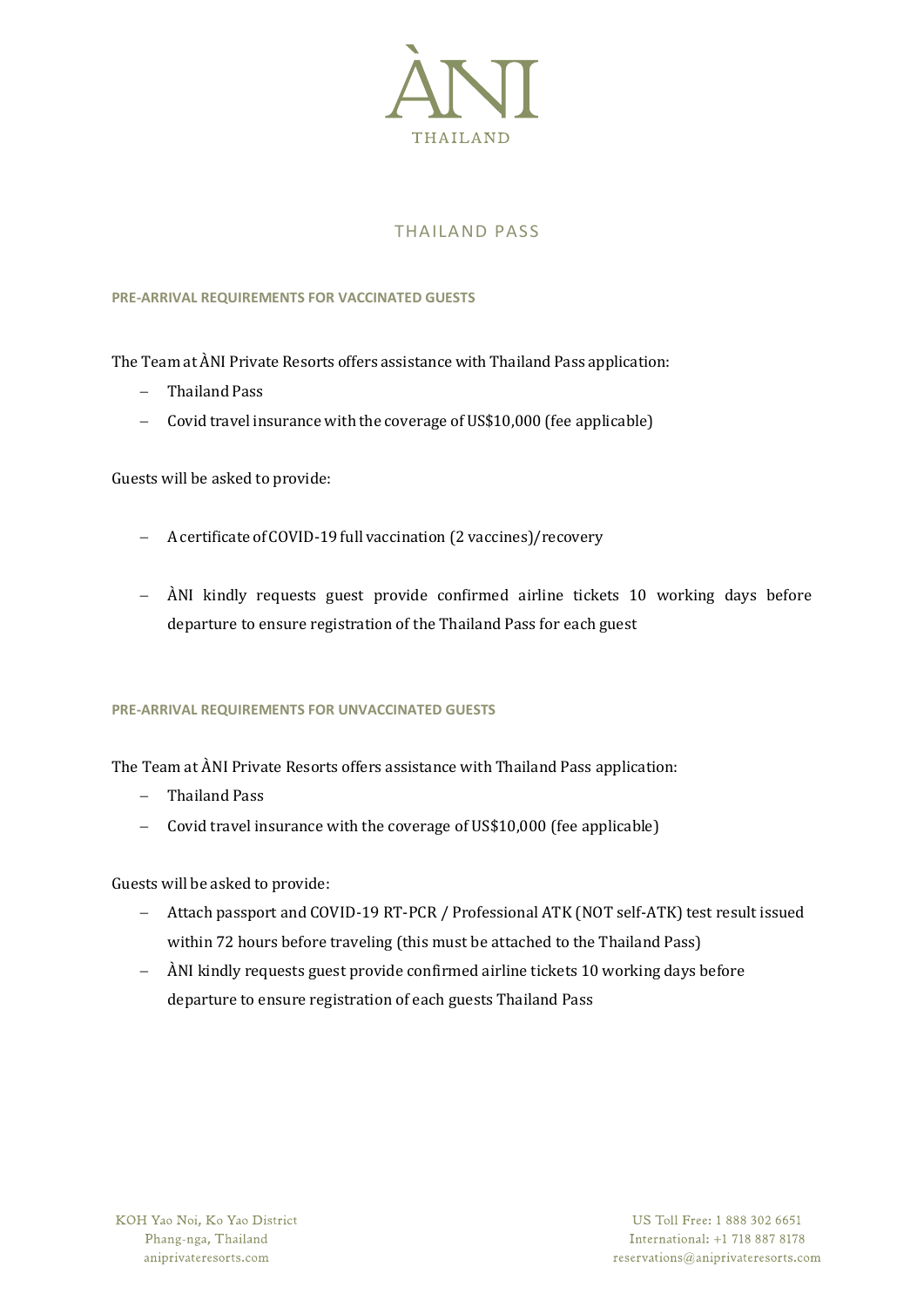

#### **STAFF VACINATIONS AND TESTING**

- − All staff at ÀNI Thailand have been tested, and on March 1, 2022, they all received a 3rd Booster shot
- − Staff are checked for temperature and general health on a daily basis and tested regularly to identify anyone that may have been exposed.
- − We keep any positive cases isolated and have them test negative prior to returning to service at the resort

#### **FOCUS AREAS**

- We will be using the "Wai" traditional Thai greeting at all resorts and not shaking hands
- − Hand sanitizers are positioned throughout the properties, including in all back of house staff areas. Guests are requested to sanitize their hands regularly and staff will wash/sanitize their hands regularly after touching any surfaces
- − Staff use a variety of disinfecting/cleaning including disinfecting cleaners, hydrostatic spray, and ultraviolet wands
- − Face masks will be used by staff while directly servicing guests within the resort. Guests are not required to wear face masks except for during direct service activities such as spa treatments and cooking classes. Masks are available on request at any time for our guests
- − Guests are requested to avoid entry to staff work areas including the kitchen.
- − Self- service drinks and snacks will be offered at all times in guest areas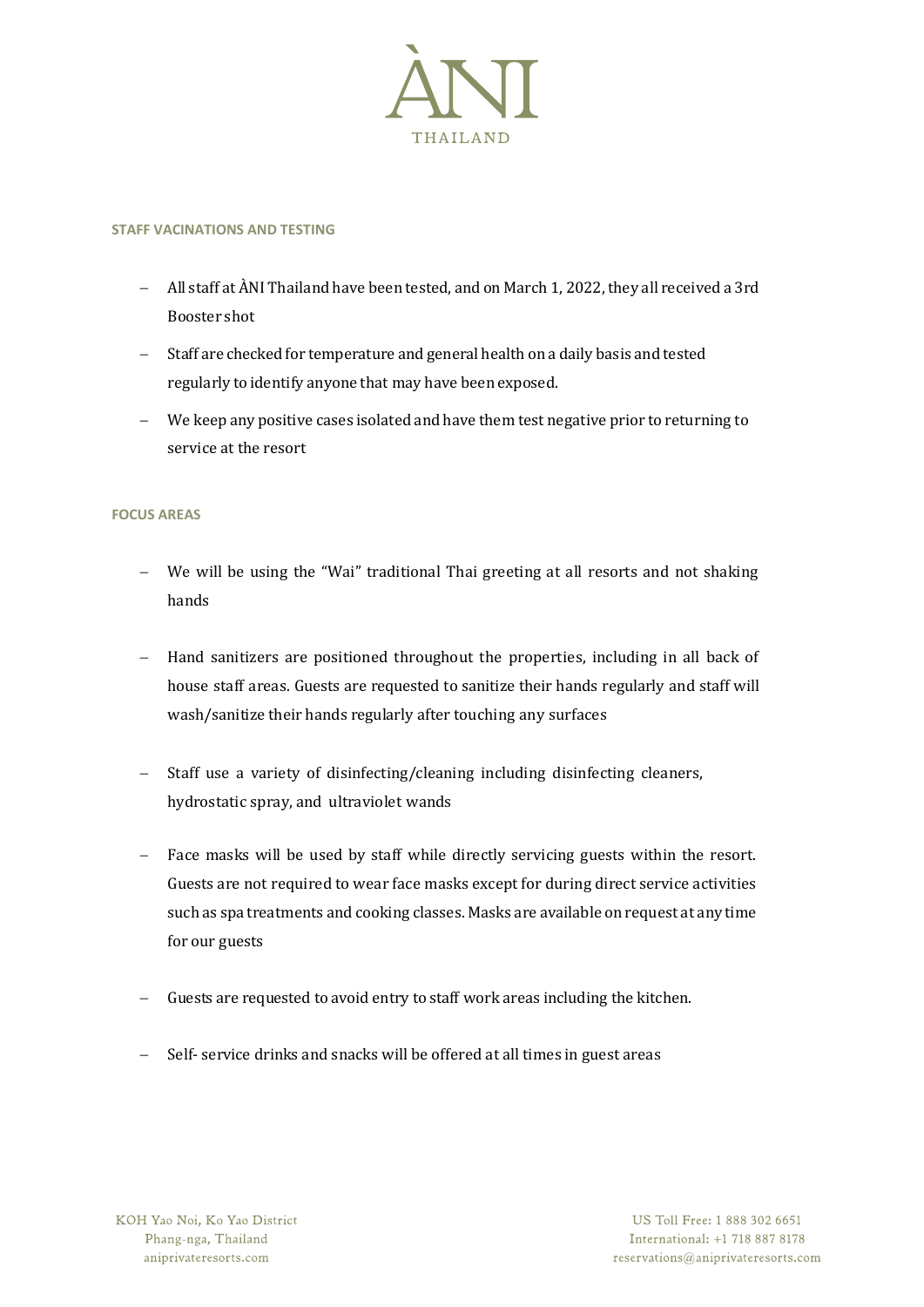

#### **HOUSEKEEPING**

Direct contact surfaces in all areas are frequently cleaned and sanitized with disinfectants and approved sanitizers. All guest keys / in-room phones / TV remote controls and AC remote controls are sealed after initial sanitization. All dust bins in the rooms are cleared into garbage bags and sealed immediately.

Guests are requested to vacate their rooms while housekeeping is conducted. In addition, guests should use designated laundry and garbage disposal.

#### **SPA**

Massage treatments are offered to guests and guests are required to wear masks during contact treatments. No Facials are offered – and other treatments may be limited based on government and company regulations. Treatment rooms will be thoroughly cleaned after all treatments, with open times set between appointments.

## **GYM**

The gym will remain open 24 hours for our guest use, with a frequent full cleaning scheduled.

#### **MEALS & BEVERAGE SERVICE**

We offer full meal and beverage service for all guests at all meals. Depending on local guidelines, the team may implement general social distancing protocols for how table service is provided. We can tighten or loosen our distancing and service at the request of our guests in residence so long as baseline protocols are in place.

#### **OUTSIDE VISITORS, SERVICE PROVIDERS AND VENDORS**

In general, we will keep to a minimum the number of outside visitors and service providers to enter the property – limited to only those specifically requested and required by our guests. For any that do visit, general health assessment will be handled at the security check point.